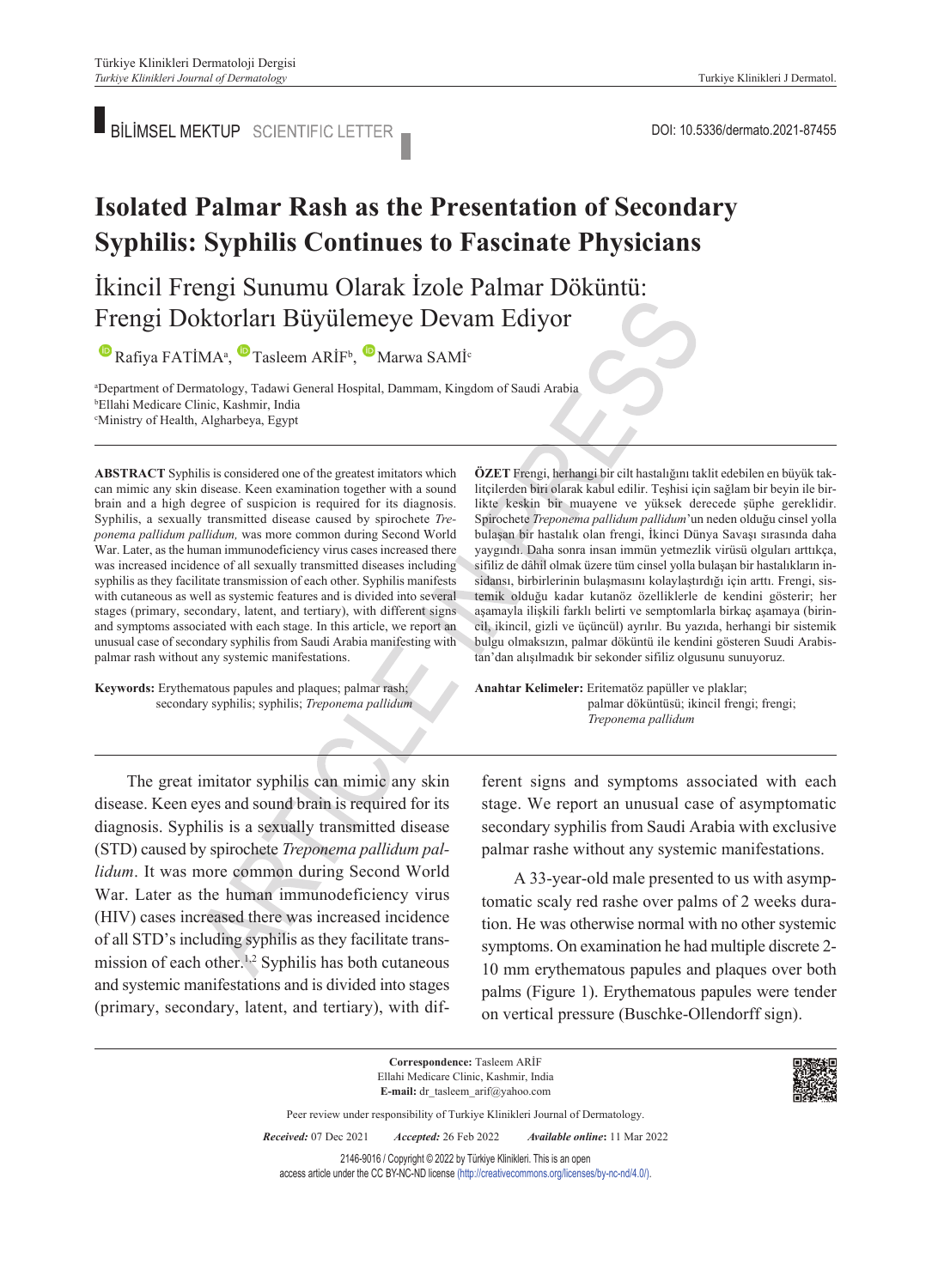

**FIGURE 1:** Multiple erythematous papules and plaques over palms. Several papules and plaques have a collarette of scales on the outer aspect.

Several papules and plaques were having a collarette of scales surrounding the lesions. On genital examination few psoriasiform patches with peripheral scaling were noted over scrotum without any sign of recent or past genital ulceration. Rest of the cutaneous and mucosal examination was normal with no clinically significant enlarged lymph nodes. Systemic examination was unremarkable. On detailed history and further enquiring about sexual activity, he confessed history of unprotected extra marital sexual contact 2 months ago. However, he denied any history of genital ulceration.

Laboratory investigations were carried out and his venereal disease research laboratory (VDRL) test was reactive in 1:640 dilution (highly positive). *T. pallidum* hemagglutination test was reactive which confirmed syphilis. Other lab tests including enzymelinked immunosorbent assay for HIV and hepatitis B screening tests were unremarkable. Skin biopsy was not done as the diagnosis was already confirmed by serological tests. The diagnosis of secondary syphilis was made based on history, classical palmar rashe on clinical examination, and confirmed by laboratory investigations. The patient was treated with intragluteal injection of benzathine penicillin 2.4 million IU after test dose. Counselling was done regarding safe sexual practices and partner notification. He has been advised regular follow up to monitor VDRL titres and referred to tertiary care hospital to rule out any systemic involvement.

The differential diagnosis of above case included psoriasis, hand foot mouth disease (HFMD), rocky mounted spotted fever (RMSF) and erythema multiforme (EM). Psoriasis can be differentiated by scaly thick plaques elsewhere over typical areas of psoriasis like elbows, knees, etc with nail pitting. RMSF is characterized by fever, myalgia associated with macular rash on palms and soles which quickly progresses to petechial rashes. While history of fever, flu associated with vesicular rash over palms, soles and mouth is seen in HFMD. EM usually presents with typical target (3 rings) or targetoid (atypical, only 2 rings) lesions with history of preceding herpetic infection or any incriminating drug. In addition the presence of necrotic keratinocytes on histopathology differentiates it easily from syphilis.

Syphilis has symptomatic and asymptomatic stages. Primary syphilis is characterised by painless chancre with lymphadenopathy which develops at the site of inoculation after an incubation period of 9-90 days. It heals in 2-6 weeks with the formation of scar in 10% of cases followed by secondary stage.<sup>1</sup> Secondary syphilis is a generalised infection with various cutaneous manifestations including macular, papulosquamous, papular, lichenoid, follicular lesions, mucous patches, moist papules/condyloma lata involving the intertriginous areas.<sup>3</sup> In about 10%-40% of cases, syphilitic chancres may persist even after the appearance of secondary stage lesions.<sup>4</sup> Tertiary syphilis develops decades after primary infection, characterized by gummas involving skin/bone, cardiovascular, and neurological manifestations.4

The present case is presented for its atypical presentation as patient had only palmar rash without any history of genital ulcers and generalised rash which is characteristic of secondary syphilis. Thus, a detailed history and genital examination with necessary screening laboratory tests for syphilis has to be done in all cases of asymptomatic palmoplantar scaly rash. Syphilis is not eradicated yet, and thus all atypical skin manifestations should be screened even with slightest suspicion.

#### *Source of Finance*

*During this study, no financial or spiritual support was received neither from any pharmaceutical company that has a direct con-*